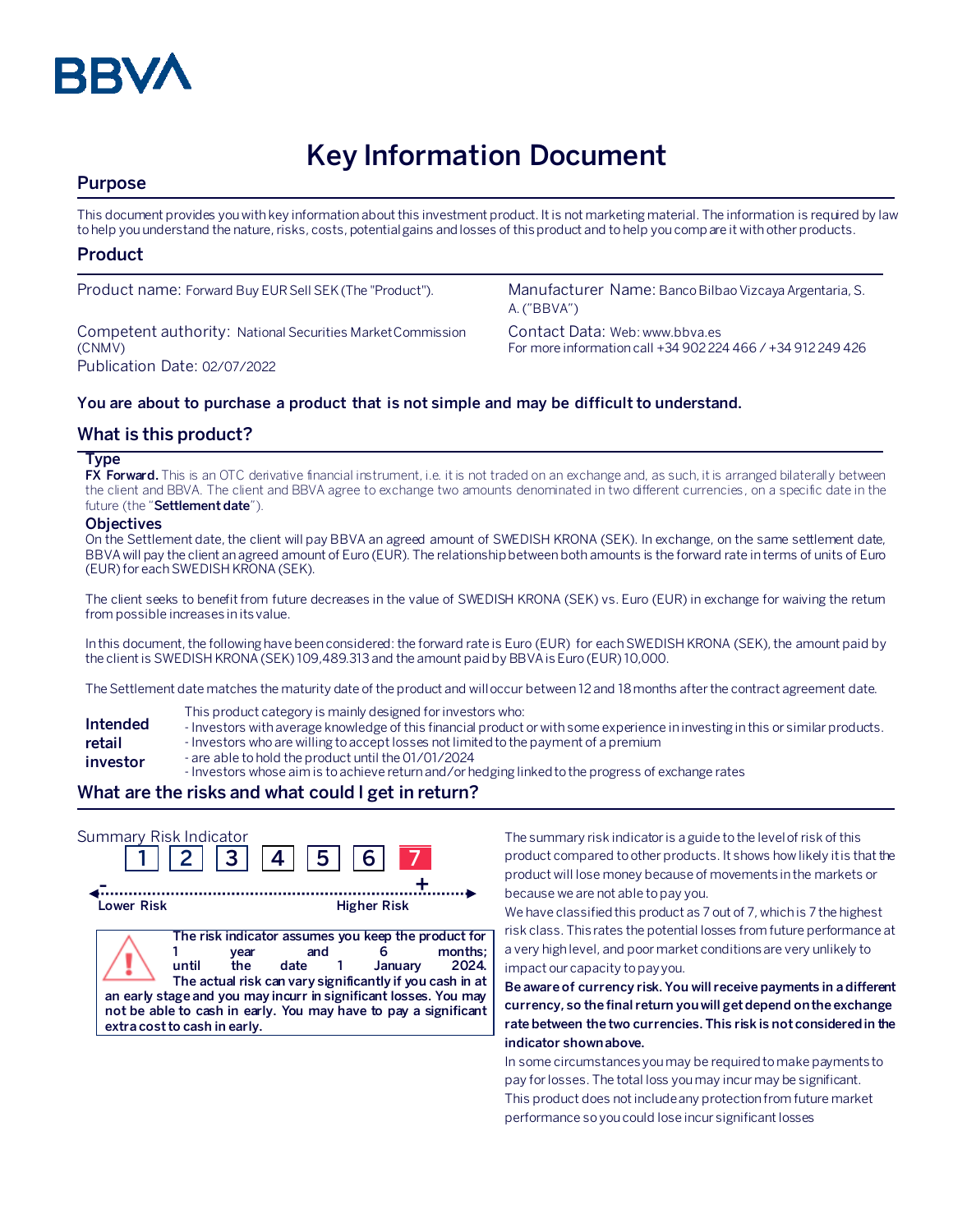#### Performance Scenarios

Market developments in the future cannot be accurately predicted. The scenarios shown are only an indication of some of the p ossible outcomes based on recent returns. Actual returns could be lower.

| Nominal Amount EUR 10,000 |                                            |                  |                                       |
|---------------------------|--------------------------------------------|------------------|---------------------------------------|
| <b>Scenarios</b>          |                                            | 1 year           | 1 year and 6 months final<br>maturity |
| Stress scenario           | What you might get back or pay after costs | EUR-2.880        | EUR-1,845                             |
|                           | Loss over nominal amount each year         | $-28.80\%$       | $-12.68%$                             |
| Unfavourable<br>scenario  | What you might get back or pay after costs | <b>EUR-472</b>   | <b>EUR-818</b>                        |
|                           | Loss over nominal amount each year         | $-4.72%$         | $-5.51%$                              |
| Moderate<br>scenario      | What you might get back or pay after costs | EUR <sub>8</sub> | EUR <sub>83</sub>                     |
|                           | Loss over nominal amount each year         | 0.08%            | 0.55%                                 |
| Favourable<br>scenario    | What you might get back or pay after costs | <b>EUR462</b>    | <b>EUR924</b>                         |
|                           | Loss over nominal amount each year         | 4.62%            | 6.05%                                 |

This table shows the money you could get back or pay over the next 1 year and 6 months, under different scenarios, assuming a Nominal Value of EUR 10,000.The scenarios shown illustrate how your Nominal Amount could perform. You can compare them with the scenarios of other products.The scenarios presented are an estimate of future performance based on evidence from the past on how the value of this investment Nominal Amount varies, and are not an exact indicator. What you get will vary depending on how the market performs and how long you keep the Nominal Amount/product.

The stress scenario shows what you might get back or pay in extreme market circumstances, and it does not take into account the situation where we are not able to pay you. The figures shown include all the costs of the product itself, and includes the costs of your advisor or distributor. The figures do not take into account your personal tax situation, which may also affect how much you get back.

## **What happens if BBVA is unable to pay out?**

The customer would suffer a financial loss. In addition, this product is not covered by the Deposit Guarantee Fund for Financial Institutions or any other guarantee system or guarantor.

In the event of the resolution of BBVA (the process that would apply if BBVA were unviable or if it were foreseeable that it would become unviable in the near future and for reasons of public interest and financial stability it is necessary to avoid it going bankrupt), this product could be converted into shares or the payment obligations undertaken by BBVA to the customer could be reduced and the customer could therefore suffer losses.

#### **What are the costs?**

The Reduction in Yield (RIY) shows what impact the total costs you pay will have on the performance of the product. The total costs take into account one-off, ongoing and incidental costs

The amounts shown here are the cumulative costs of the product itself, for three different holding periods. They include potential early exit penalties. The figures assume a Nominal Value of 10,000 EUR. he figures are estimates and may change in the future.

#### **Costs Over Time**

| Nominal Amount EUR 10,000       |                          |                                                                                       |
|---------------------------------|--------------------------|---------------------------------------------------------------------------------------|
| <b>Scenarios</b>                | If you exit after 1 year | If you cash in at the end of the<br>recommended holding period 1 year<br>and 6 months |
| Total costs                     | EUR 82.37                | EUR 41.33                                                                             |
| Impact on return (RIY) per year | በ.82%                    | $0.28\%$                                                                              |

Composition of costs

The table below shows:

- the impact each year of the different types of costs on the performance of the product at the end of the recommended holding period;
- the meaning of the different cost categories.

| This table shows the impact on return per year |             |       |                                                                                                                                                                                   |
|------------------------------------------------|-------------|-------|-----------------------------------------------------------------------------------------------------------------------------------------------------------------------------------|
| One-off<br>costs                               | Entry costs | 0.28% | The impact of the costs you pay when entering your investment. The impact of the costs already<br>included in the price. This includes the costs of distribution of your product. |